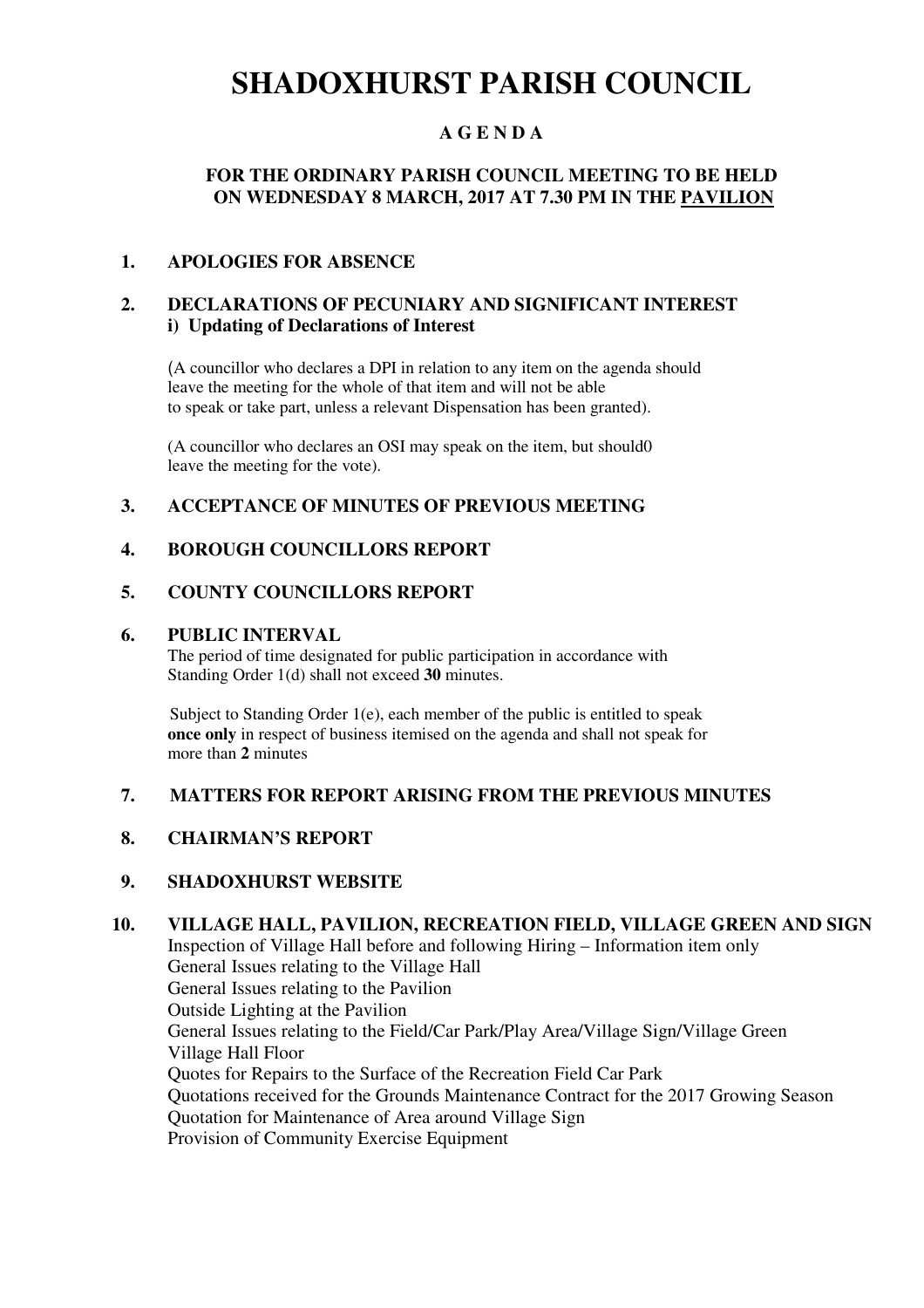# **11. CORRESPONDENCE, FINANCE AND OTHER COUNCIL BUSINESS**

Correspondence/Email Correspondence Insurance 2017/2018 Clerk's Salary Account Balance Payment of Accounts **Transparency**  Tenders for Village Hall Cleaner and Caretaker ABC Litter Bin Review Electoral Review of Ashford Consultation – Draft Recommendations

## **12. PLANNING**

Details of any **a**pplications received by the date of this agenda will be attached. If there is no list attached, no applications will have been received by publication of the agenda. Other applications **may** be discussed if they are received after the date of publication and councillors do not consider them to be contentious. Please contact the Clerk for further information regarding applications.

Any other matters related to Planning issues within the Parish

Appeal submission for Land between The Hollies and Park Farm Close

Update on Kings Head Field

## **13. OUTSIDE REPORTS**

Footpath Warden

# **14. VILLAGE RESPONSIBILITIES**

### **15. ITEMS FOR INCLUSION ON THE AGENDA FOR NEXT MEETING**

**16. ITEMS TO BE REPORTED TO KENT HIGHWAYS/PROW**  Painting of Yellow Lines in Woodchurch Road Bus Stop Lay By

# **17. FORUM FOR EXCHANGE OF INFORMATION BETWEEN COUNCILLORS**

*Parish Clerk*  1 March 2017